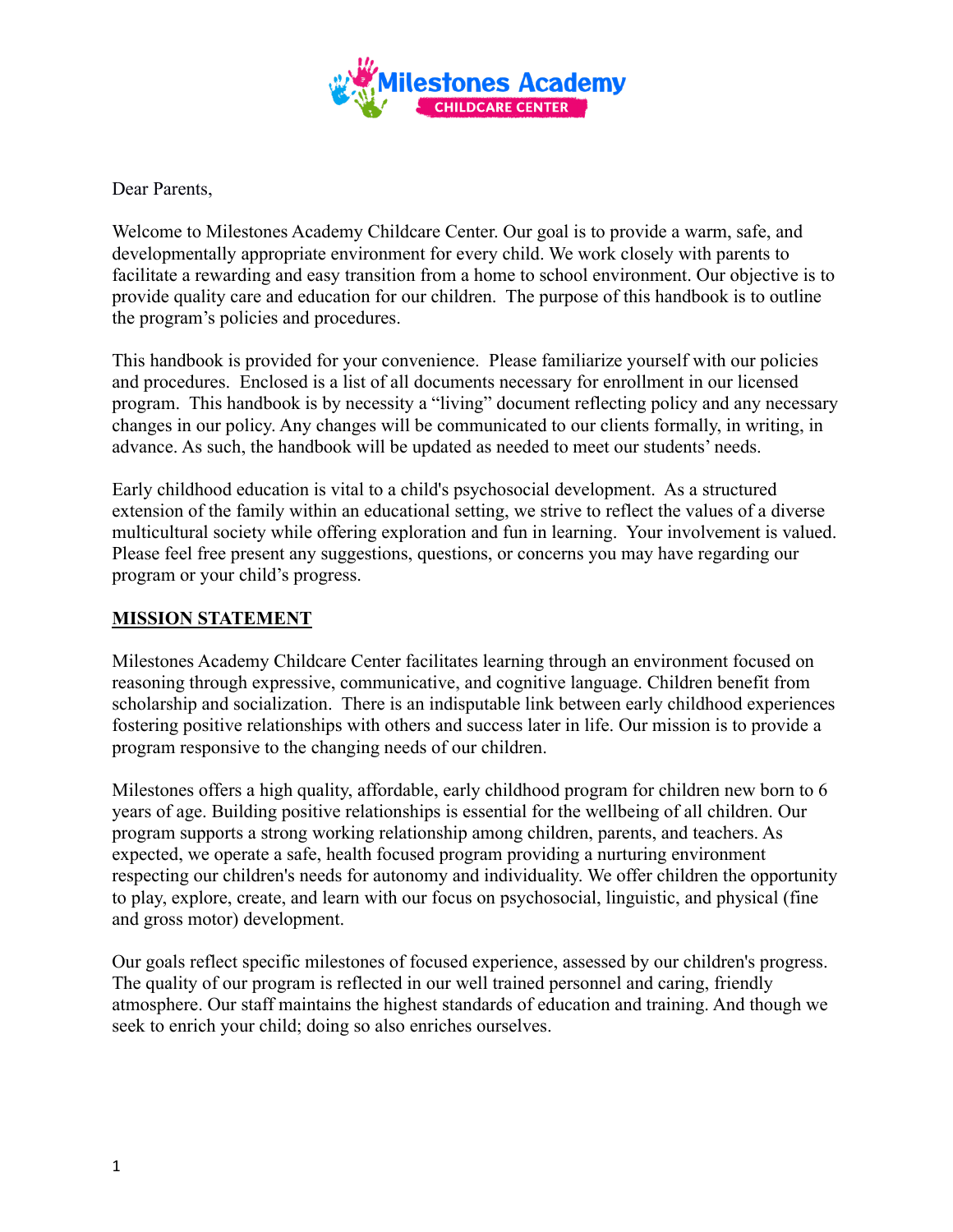

## **OUR PHILOSOPHY**

Milestones is founded on the philosophy that children, their families, and society benefit from high quality, early childhood education programs. We believe that there is an indisputable link between a child's early enrichment and success later in life. We believe that teachers are resources, problem posers, and partners in learning. Explorative materials, language building activities, hands-on-science, social studies, dramatic play, and artistic expression enrich a child's life experience.

We provide an environment of active exploration and discovery. Activities are planned to meet individual needs. Opportunities are provided for children to take responsibility, make decisions, and learn through play. Milestones encourage positive feelings of self-worth through a focused educational plan. We believe that each child brings his/her own world to us each day. We seek to expand that world, build on it, grow with it, and grow together.

At Milestones, our program fosters early literacy, math awareness, science exploration, exposure to themes in social studies, and physical activities promoting fine and gross motor skills. Activities are structured to guide social development while allowing the evaluation of the child's individual skills and interests. Free play and other unstructured activities encourage a child's autonomy and creativity.

Our teachers want to assist our children explore their amazing world. We provide materials to challenge a child's curiosity and imagination. Let's nurture our children; let's challenge them; let's explore!

#### **FACILITY ADDRESS**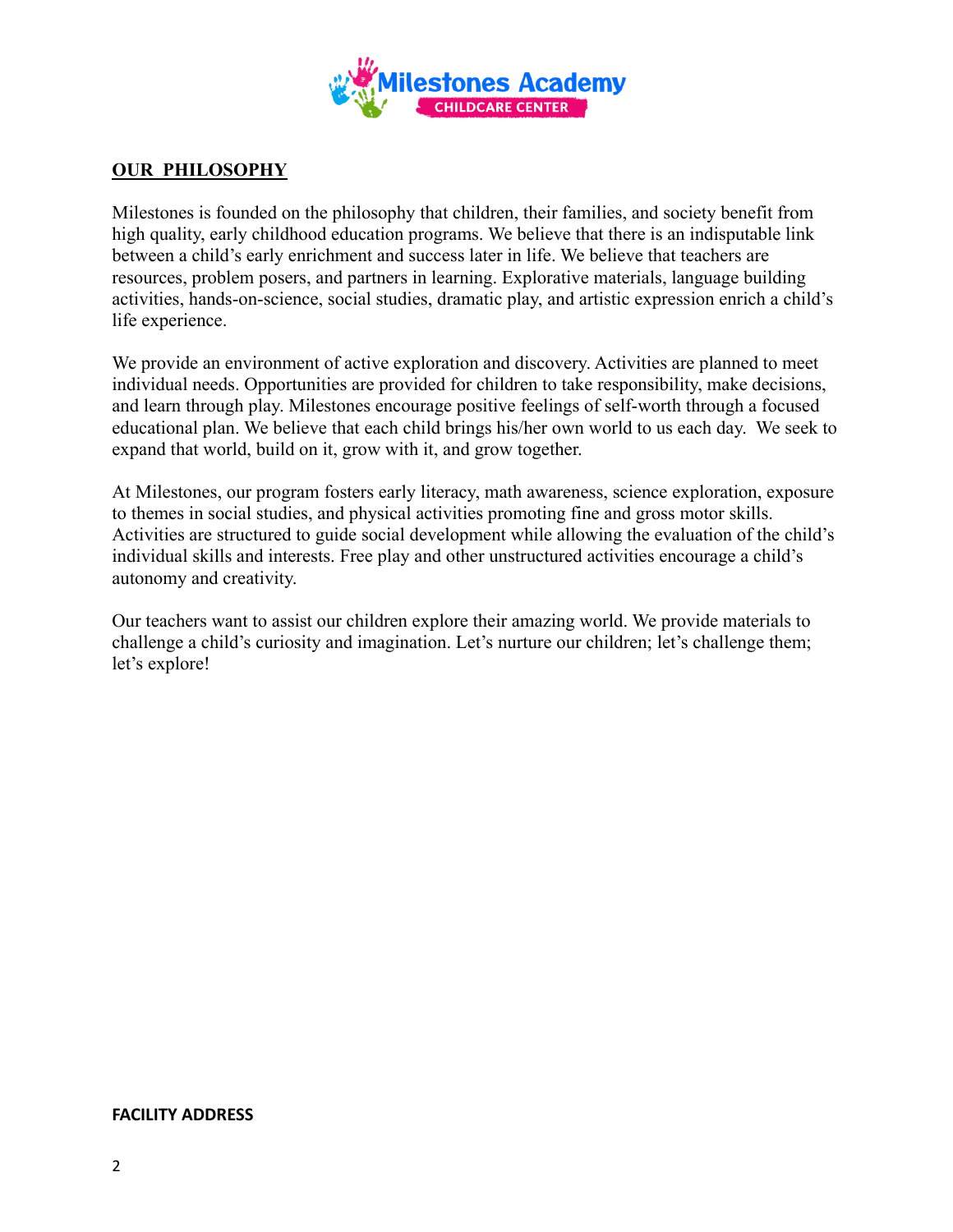

The center is located at 23184 A & 23184 B El Toro Frontage Rd. Lake Forest, Ca. 92630

### **HOURS**

Hours of operation are 6:30 a.m.– 6 p.m., Monday through Friday, excluding holidays.

### **AGES SERVED**

Milestones Academy Childcare Center offers an infant program for children new born-2 years old. toddler program for children ages 18-36 months; and preschool program for children 36 months to 6 years of age.

### **TUITION**

Tuition is paid weekly, due on Mondays. Payments may be paid in advanced. No cash payments are allowed. No refunds will be made for illness, holidays, vacations, or other circumstances beyond the control of the facility. A non-refundable registration fee of \$100.00 per annum is due at registration. All fees are subject to modification with thirty day's written notification. A \$25.00 late fee will be assessed for payments later than three calendar days. Failure to meet financial obligations may be grounds for termination.

### **STAFFING**

Our staff consists of a director, teachers, dietary preparer, and part-time teaching assistants. The center is a licensed facility in full compliance with staff regulations and requirements.

## **NON-DISCRIMINATION POLICY**

Our program does not discriminate on the basis of race, religion, cultural heritage, political beliefs, marital status, national origin, disability or sexual orientation.

### **ENROLLMENT POLICY**

Upon enrollment in our program, there is a two-week probationary period. The contract for service may be terminated by either party. Not every placement can be a perfect fit. However, in offering a probationary period, we hope to make our program one that benefits all.

### **REGISTRATION**

Registration is by appointment only. An interview with the director is required. Milestone's policies, curriculum, and required registration documentation will be explained at the time of interview.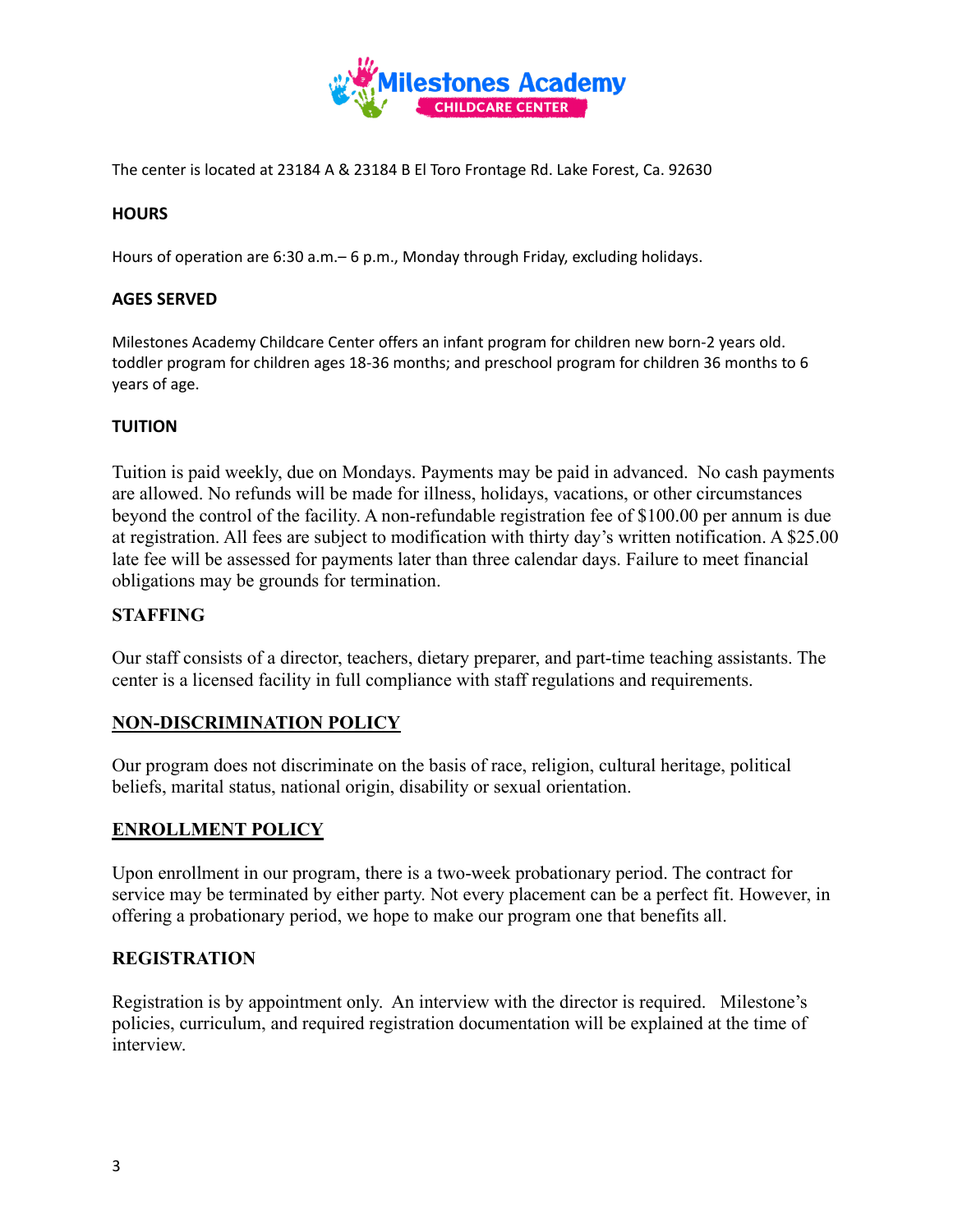

For your convenience, registration forms are available on our Web site. All forms must be completed and submitted at registration.

All documentation must be complete and on file before a child may attend.

## **List of required forms to be downloaded from our site and completed:**

| LIC 613A       | Personal lights                                |
|----------------|------------------------------------------------|
| LIC 627        | <b>Consent For Medical Emergency Treatment</b> |
| <b>LIC 700</b> | Identification And Emergency Information       |
| <b>LIC 701</b> | Physician's Report                             |
| LIC 702        | Child's Preadmission Health History            |
| LIC 995        | Notification Of Parent's Rights                |
|                |                                                |

- All children in this program must be new born to 6 years of age.
- All children are required to have health insurance.
- We encourage families to visit our facility allowing their children to become familiar with their new environment.
- To schedule a visit or to register, please contact the office.

## **IMMUNIZATION REQUIREMENTS**

All children are required to have a completed a physical exam, renewed annually. All immunizations must be up-to-date at the time of enrollment and remain current.

Immunization is invaluable in supporting public health. In accordance with state law, children must:

- Be fully immunized, or
- Be in the process of becoming fully immunized according to the approved schedule, or
- Have a physician's statement that immunization is contraindicated for medical reasons.

# **ILLNESS**

Illness in a childcare setting can be a difficult problem for parents and staff. It is inconvenient for the parent to leave work; and difficult for staff trying to meet the needs of an ill child. Parents are advised to arrange back-up child care for any child too ill to attend.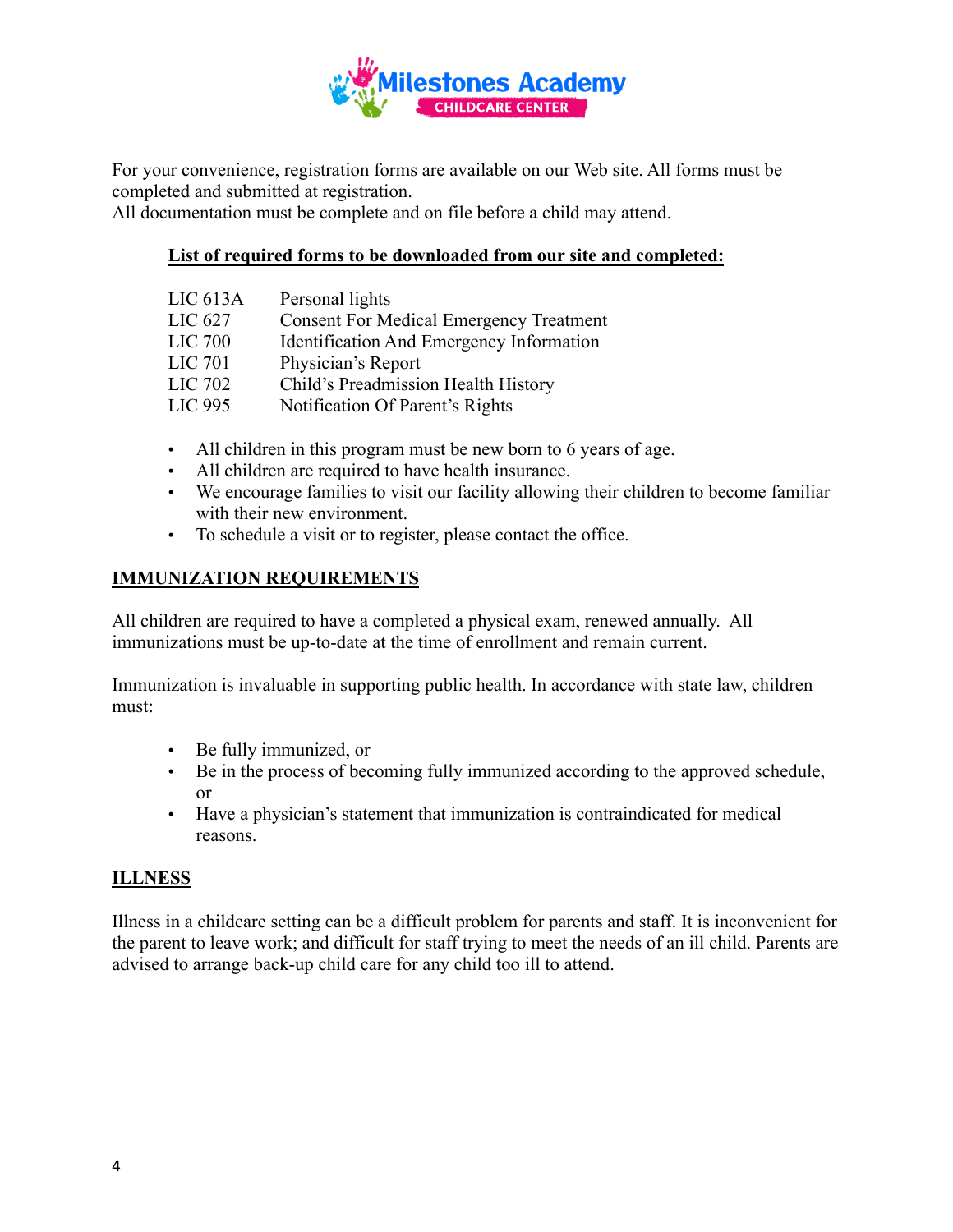

# **ARRIVALS/DEPARTURES**

Parents are responsible to escort their children inside and sign them in upon arrival, and sign them out at the end of the day. The center opens at 6:30 a.m. and closes at 6:00 p.m. It is important that your child is picked up at the scheduled time.

# **Milestones Academy Childcare Center, Inc.**

## **Terms and Conditions of Enrollment**

### **ADMISSION AGREEMENT**

Welcome to Milestones Academy Childcare Center. We look forward to healthy and happy relationship with your family. The following policies have been created to help ensure the smooth operation of the center and the safety of all the children in the program.

I hereby agree to and understand the following policies:

1. My child has the right to be treated with respect while attending Milestones Academy either full or part time. He/she will be allowed autonomy as well as direction. Age appropriate nutrition will be provided. If I have any concerns or questions regarding these services, I may contact the director.

2. I understand all registration forms are required before my child may attend Milestones Academy Childcare Center.

3. I will provide and maintain current emergency and contingency contact information.

4. I will provide a current annual health assessment /immunization record. Children without appropriate, current medical records may not attend the center.

5. If the center staff notifies you that your child is ill, you must pick up your child as soon as possible within one (1) hour of being contacted.

6. If your child is absent due to a reportable contagious disease, physician/health care professional's release form is required before your child is able to return to the center.

7. Milestones Academy Childcare center has your permission to give your child emergency care and first aid when necessary and for your child to be transported to an emergency medical facility. You also authorize ambulance/rescue attendants to administer treatments medically necessary and you authorize the hospital/medical personnel to undertake examination and emergency treatment if warranted.

8. We will administer medication only as outlined in our Medication Policies and Parent Handbook.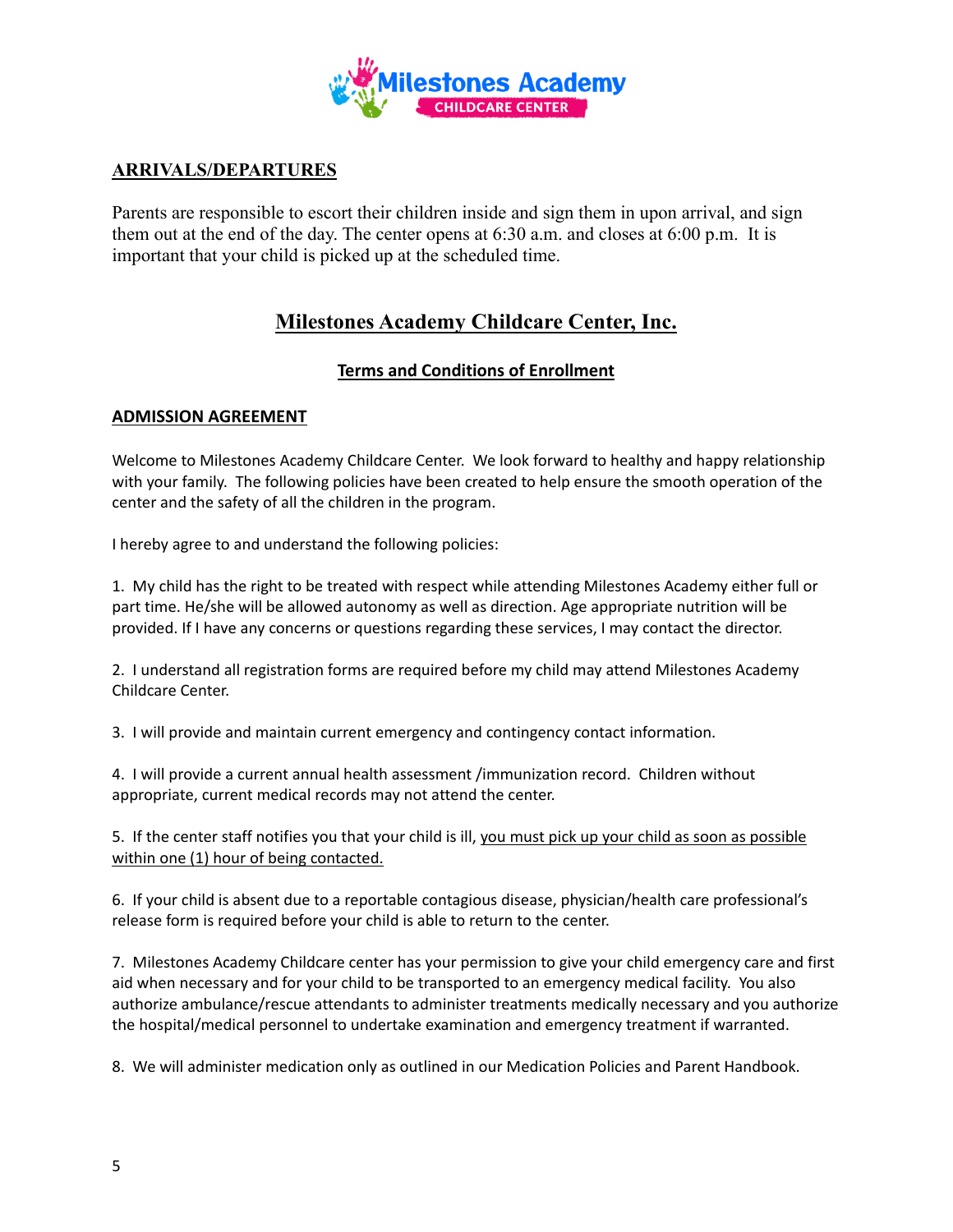

9. I, or someone given authority by me to act in my place, as noted on the emergency/contingency contact form; will sign my child in/out when arriving/departing.

The center must be notified by parent/guardian (in writing, or by phone) if the child is to be picked up by individuals on the emergency/contingency form.

If child is picked up by an individual who is not listed on emergency/contingency form, parent/guardian must notify the center **in advance and in writing**. **Your child will not be released without prior written authorization.**

All individuals other than yourself will have to provide a photo ID.

10. I agree to notify the center if my child is absent or will be absent by 9:00 a.m. of the day the child will be absent.

11. I will pay a non-refundable \$100.00 registration fee per annum. No cash accepted.

12. Tuition is due weekly/bi-weekly, there are no refunds due to illness, holidays, vacations, etc. Thirty days' written notification shall be given for any changes in tuition.

13. If late, I will pay an overtime charge of \$10 for every fifteen (15) minutes I am late in picking up my child at the scheduled time. Payment is immediately due (at pick up). My child cannot return until this fee is paid. The late pick up fee does not constitute an agreement to provide after-hours services, nor will the late fee be applied towards the tuition. Chronic lateness at closing time may be grounds for termination of services.

15. All checks should be made payable to Milestones Academy Childcare Center (MACC). A fee of \$25.00 will be assessed for tuition late three (3) calendar days. After 3 days, failure to pay may result in termination. A \$35.00 fee will be charged for returned checks.

16. I will give two weeks' notice to the center's director of any changes in my child's schedule.

17. I am responsible to give Milestones Academy Childcare Center two weeks written notice in the event I need to withdraw my child from the program. If I fail to comply with this requirement; I will be charged for two (2) weeks tuition.

18. I will label, describe administration, the reason for administration, and complete a medication consent form if my child needs medication during care.

19. I understand the policy of keeping a sick child at home when too ill to participate. I will notify the center no later than 8:00 a.m. if my child will not be attending.

20. I am responsible to notify the director/ teacher if my child or any family member has a contagious disease.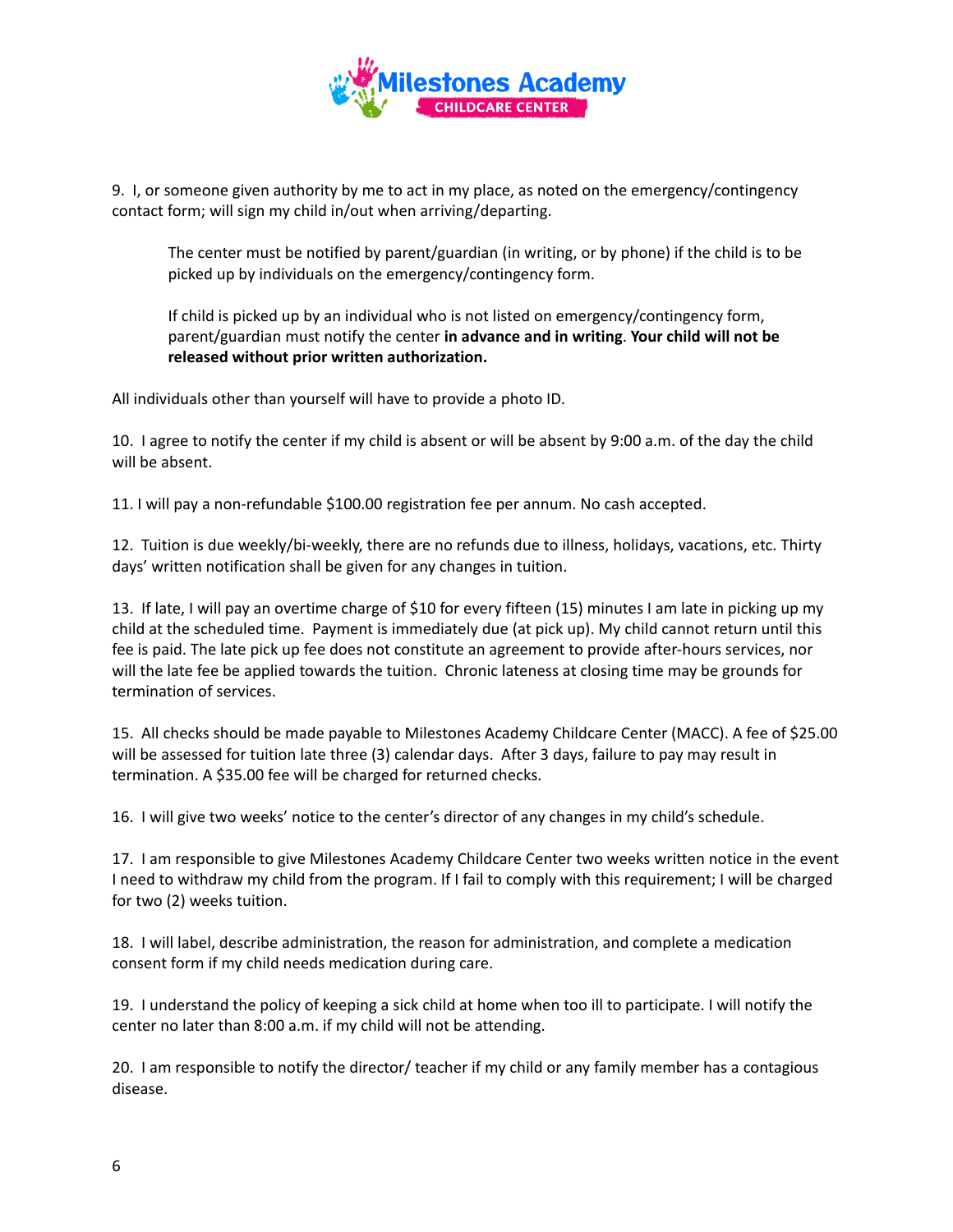

21. I will provide my child with a complete set of extra, labeled clothes.

22. I am always welcome to discuss any concerns I may have with the teacher or the director.

23. I understand that Milestones Academy Childcare Center offers its program to children 18 months to 6 years of age. I understand that if my child is between 18-36 months old, he/she will be placed in the toddler program until such a time he/she is mature enough to transfer into the preschool program. If I have any concerns or questions regarding my child's development or placement, I shall contact the director.

24. I understand that my child's teacher will conduct assessments of my child useful in evaluating a child's development and learning. This information will be shared with me on an ongoing basis.

25. All documents and assessments pertaining to my child will be maintained in my child's portfolio, and available to me at any time.

26. As a licensed facility, state representatives have the right to inspect all aspects of our operation including: client records, safety, health, and organizational policy, and interview staff or clients as appropriate. We strive to provide the highest quality of care; a goal shared by licensing and our families.

27. As outlined in our termination policy: behavior indicating a child is not able to benefit from our enrichment program, such as disruptive, dangerous, or disrespectful behavior; falsification of documentation, other illegal behavior; or failure to meet financial requirements; may be cause for immediate termination.

28. In the effort to maintain the professional status of our staff and prevent any potential conflict of interest, babysitting by the center staff members is discouraged. However, should you hire any center staff members, it must be outside the center premises and with the understanding that such agreements and payment for services are solely between you and the center staff member. Milestones Academy Childcare Center/ Inc. does not sanction the arrangement and you agree to hold Milestones Academy Childcare Center/Inc. harmless from any such arrangements in addition to those contained in the agreement.

29. In the event you have a dispute arising out of or relating in any way to services provided by Milestones Academy Childcare Center pursuant to this agreement, and you are not able to resolve such dispute in good faith directly with the center's management, you agree on behalf of yourself and your child to participate in mediation conducted by mutually agreed upon third party, or in the event that the mediation does not resolve the dispute or a third party cannot be agreed upon, binding arbitration is to be held, governed by the Commercial Arbitration Association. You agree that any settlement or award by the arbitration shall be final and enforceable in any court having jurisdiction over the dispute.

30. The Parent Handbook is incorporated by reference into this agreement. You acknowledge that you have received a copy of the parent handbook, and understand and agree to abide by all its rules and regulations.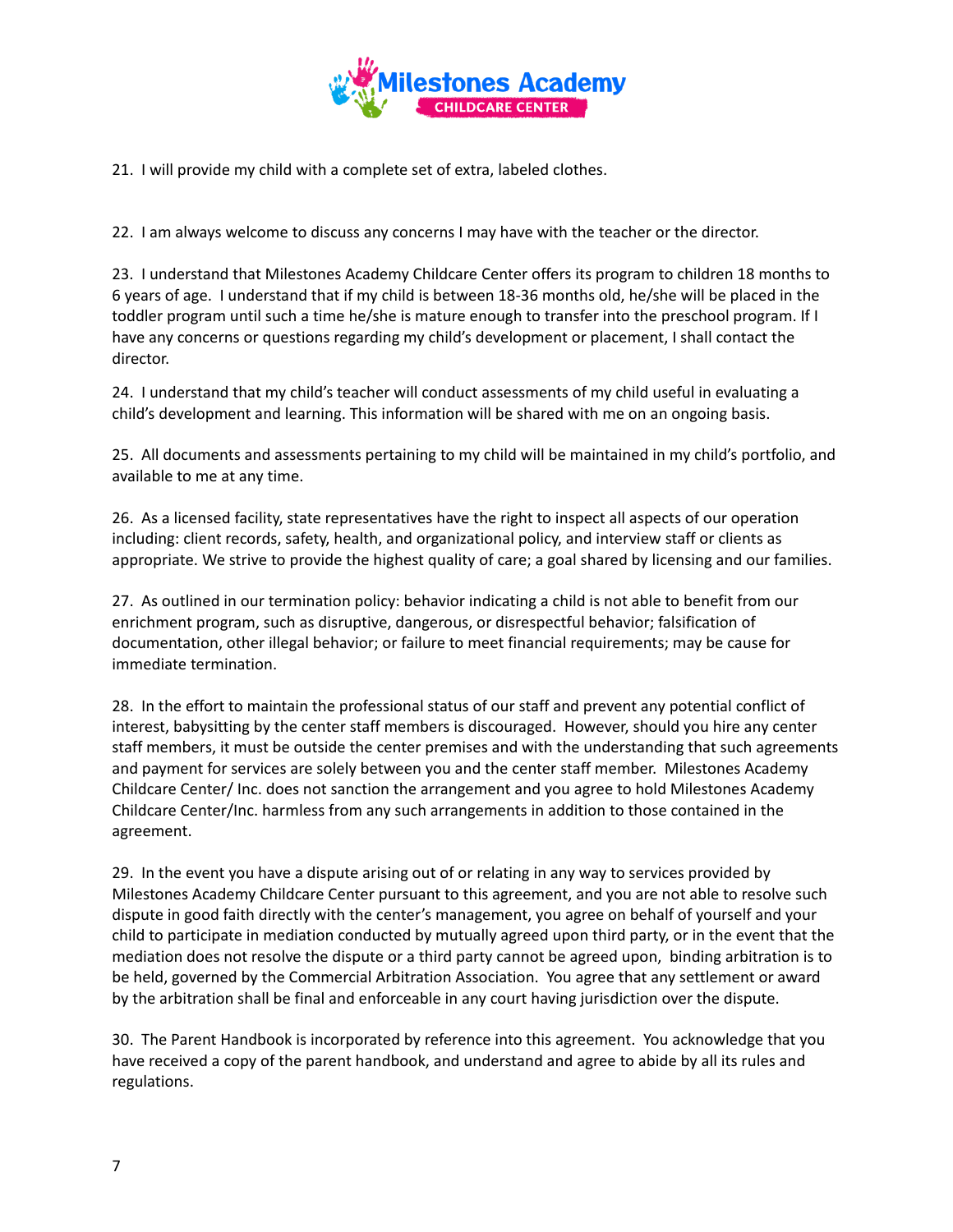

By signing below and enrolling my child in Milestones Academy Childcare Center, I understand, acknowledge, accept, and agree to all the terms conditions of this admission agreement.

| Child'sName               |      |
|---------------------------|------|
| Parent/Guardian Signature | Date |
| Parent/Guardian Signature | Date |

## **EMERGENCY POLICY**

### **Emergency Procedure**

If a child becomes ill or suffers an accident needing advanced medical care, the director or a teacher will accompany the child via ambulance to the appropriate medical facility. Every effort will be made to contact the parent or authorized care representative. The child's file will accompany the child to the medical facility to facilitate access to personal information pertinent to care. If a parent is not able to be reached, the designated alternative representative will be notified.

### **First Aid Equipment**

First aid boxes are located in each classroom. These supplies must be inventoried at the beginning of each month by the classroom teacher and quarterly by the director. First aid, when necessary, may be administered by any staff trained in first aid/ CPR.

#### **Evacuation Plan**

- Attendance must be recorded daily by the teacher.
- Evacuation plans are posted at every exit.
- In cases of emergency, teachers will escort children out of the building and provide supervision.
- Roster will be taken at the main exit gate. If evacuation is deemed necessary, children will be guided to and supervised at the locations designated on the emergency plan.
- Mandatory fire and disaster drills will take place randomly during each month. Present children and staff will participate.
- A record of evaluation and effectiveness of each drill is kept in the director's office.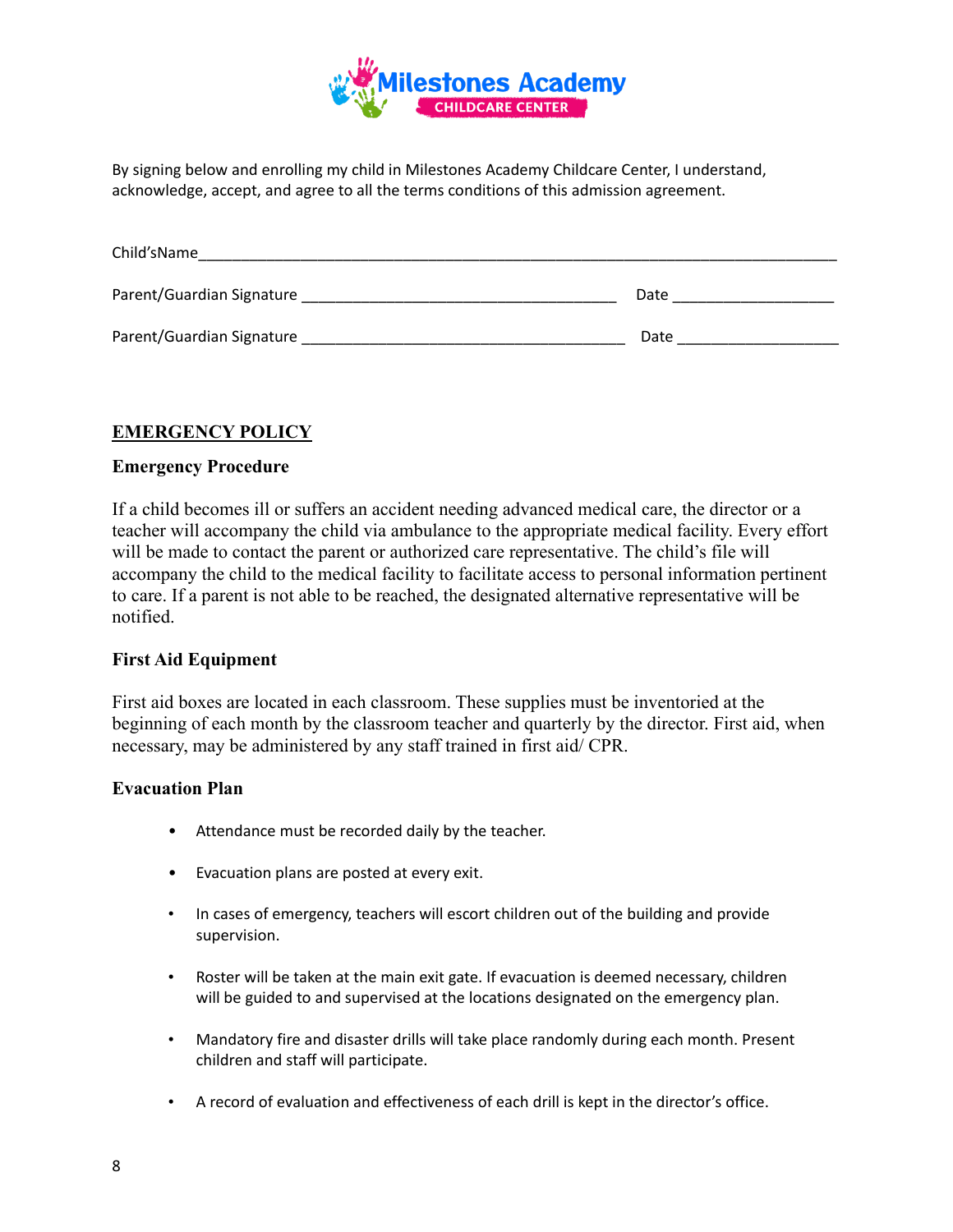

## **Injury Prevention Plan**

- Staff will conduct daily safety checks of interior rooms and outdoor play areas for safety and maintenance concerns. Please report any issues to the director.
- All materials, equipment, and toys are examined to conform to the highest child safety standards.
- Injuries are documented and a record is maintained in director's office.
- Parents will be notified in writing of any incident; the signed form will be maintained in the students file. Community Care Licensing will be notified of any injury requiring a physician or emergent care.

### **Managing Infectious Diseases**

- Any child showing symptoms of contagious infection, or exhibiting the need for one to one care, shall be expected to be provided for at home.
- Should a child become ill at the center, parent or authorized contact will be asked to pick up the child in a timely fashion. The child will be made as comfortable as possible in a specially designated area of the office.
- A physician's note is required for the child's return after experiencing a communicable disease (i.e. Measles, Mumps, Chicken Pox). The note is maintained in the child's folder. The same policy applies to all staff members.
- Parents and staff will be notified of any reported communicable disease.
- Soiled personal items, such as clothing, will be sent home in a sealed plastic bag.
- Toys and materials will be cleaned daily.
- All staff are required to use disposable gloves when dealing with bodily fluids.

### **Infection Control**

- The correct method for hand-washing is posted at bathroom and kitchen sinks.
- To protect our children's wellbeing, table tops, counters, sinks, toilets, and floors, will be disinfected daily. All cleaning supplies are maintained in locked storage.
- Table tops are disinfected before and after any snacks or meals are served. Dishes and utensils are washed after use.
- All staff will be trained in preventive procedures.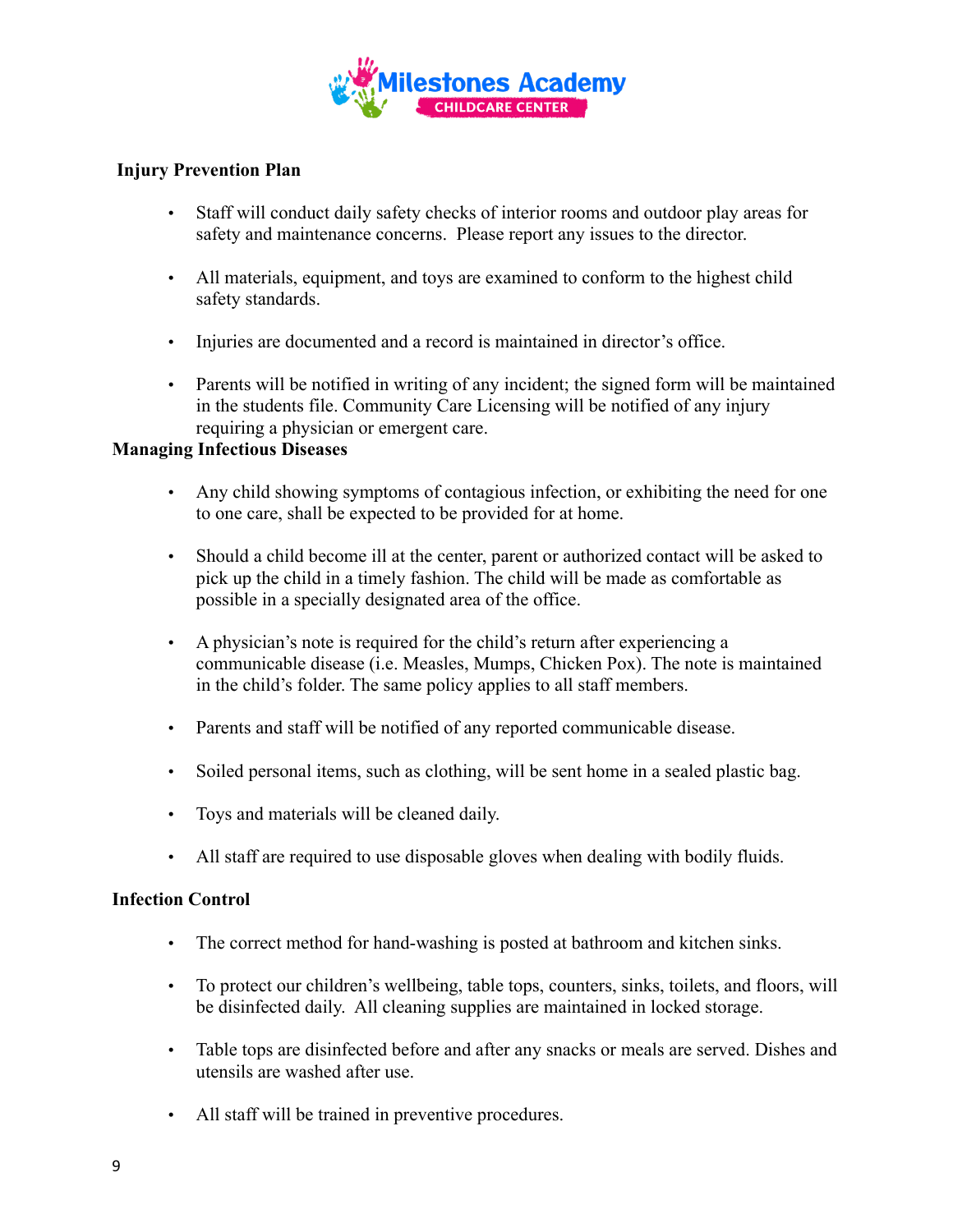

## **Health Care Precautions**

-Wash your hands:

- On arrival for the day
- After toileting (self or child)] or diapering
- After handling any bodily fluids, coughing, vomiting, etc.
- Before meals and snacks, before preparing or serving food, or handling any raw foods that requires cooking (meats, eggs, poultry)
- Before or after feeding a child
- Before and after administering medication
- After handling garbage or cleaning
- After removing gloves

-Disposable gloves must be worn when:

- Toileting a child
- Contact is made with blood, vomit, etc.
- Cleaning contaminated surfaces

-Use disinfectant to:

- Sanitize all table surfaces before snack/lunch time
- Sanitize toys/objects used by children

### -Air Quality:

- Maintain rooms at a comfortable temperature
- Open windows daily for fresh air
- Avoid use of aerosol sprays

### **Identifying Special Health Care Needs/Allergies etc.**

- Your child's health and safety are vital. It is important to alert us of any allergy or sensitivity your child may have.
- The center will provide reasonable accommodations to meet your child's needs.

## **EMERGENCY/DISATER PLAN**

### **Responsibility**

- The center retains responsibility for all children on its premises or at an official evacuation site, until they are released to a parent, guardian, or other designated person(s).
- •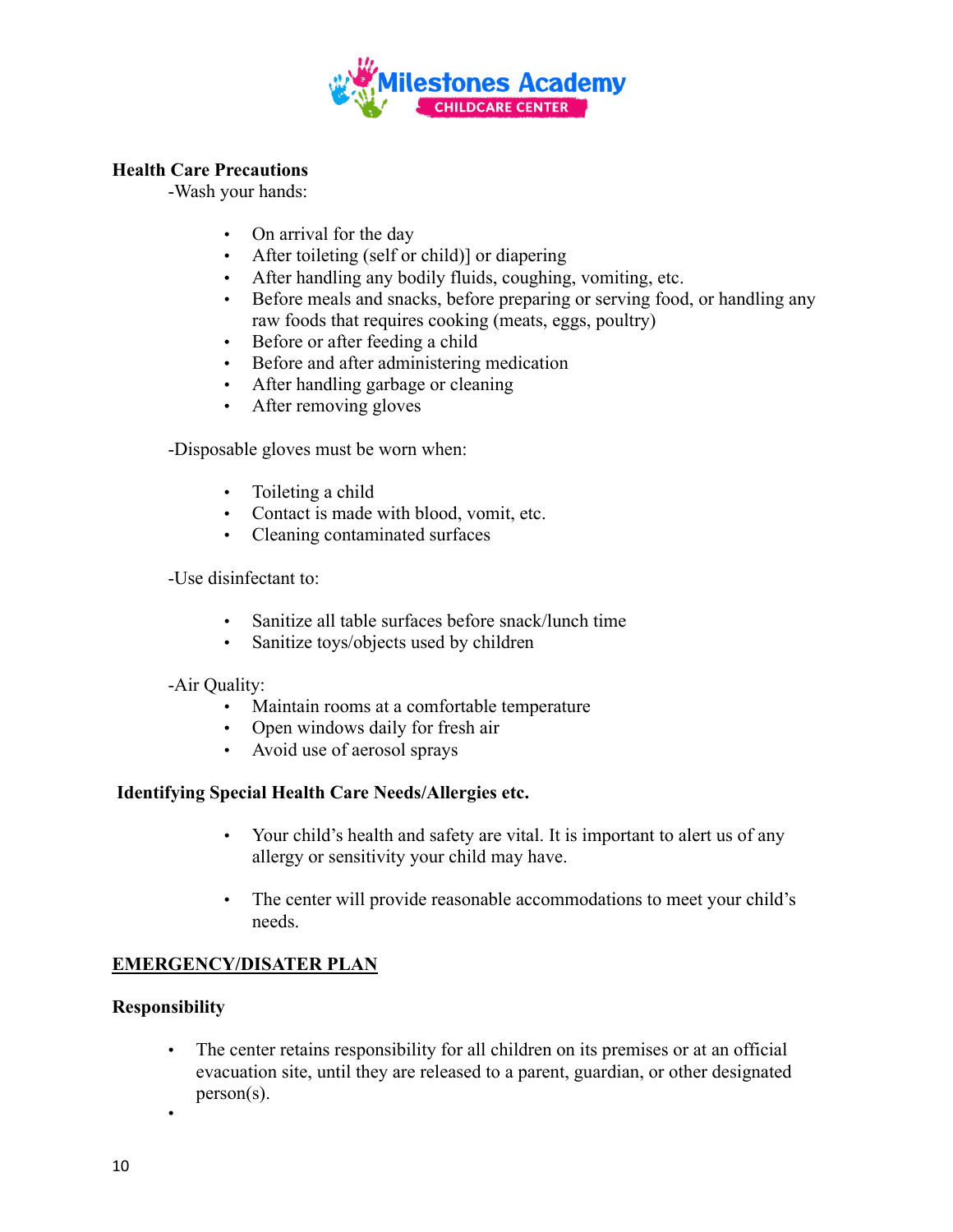

- All employees will remain on the premises as service workers. Such employees will be subjected to whatever tasks are assigned by the person/s in charge, and may not leave the premises until official permission to do so is granted by the person/s in charge.
- Parents are requested to pick up their children if possible. Children will be released only to parents, guardians, or other individuals designated in their file.

### **In Case of Fire or Natural Disaster**

- Sound alarm and call for help.
- Evacuate any child/person in immediate danger.
- Evacuate the children to the main exit gate.
- Take attendance.
- Contain the spread of the fire/smoke by closing all doors/ windows as safe to do so.
- If the fire is small, use appropriate fire extinguisher in accordance to safety training.

### **After evacuation:**

- Reassure/comfort all children.
- Administer first aid if needed.
- Do not reenter the facility until cleared by fire/disaster officials.
- Maintain supervision of all children.

## **HEALTH POLICY**

In order to protect your child and others, a child will not be allowed to attend when contagious. Should your child become ill, you will be notified immediately. By helping us to observe good health standards; you will be protecting your child and others at the preschool. Thank you for your cooperation.

### **Please keep your child at home if he/she has:**

- A temperature of 100 degrees F or greater.
- Severe cold, flu, fever, sneezing, nasal drainage, or coughing.
- Has conjunctivitis/"pink-eye."
- Bronchitis
- A visible rash or hives.
- Diarrhea.
- Vomiting.
- If your child needs one to one care/comfort.
- Please notify Milestones if your child has a contagious disease.
- A child using an antibiotic, may return to preschool after using the medication at least 24 hours.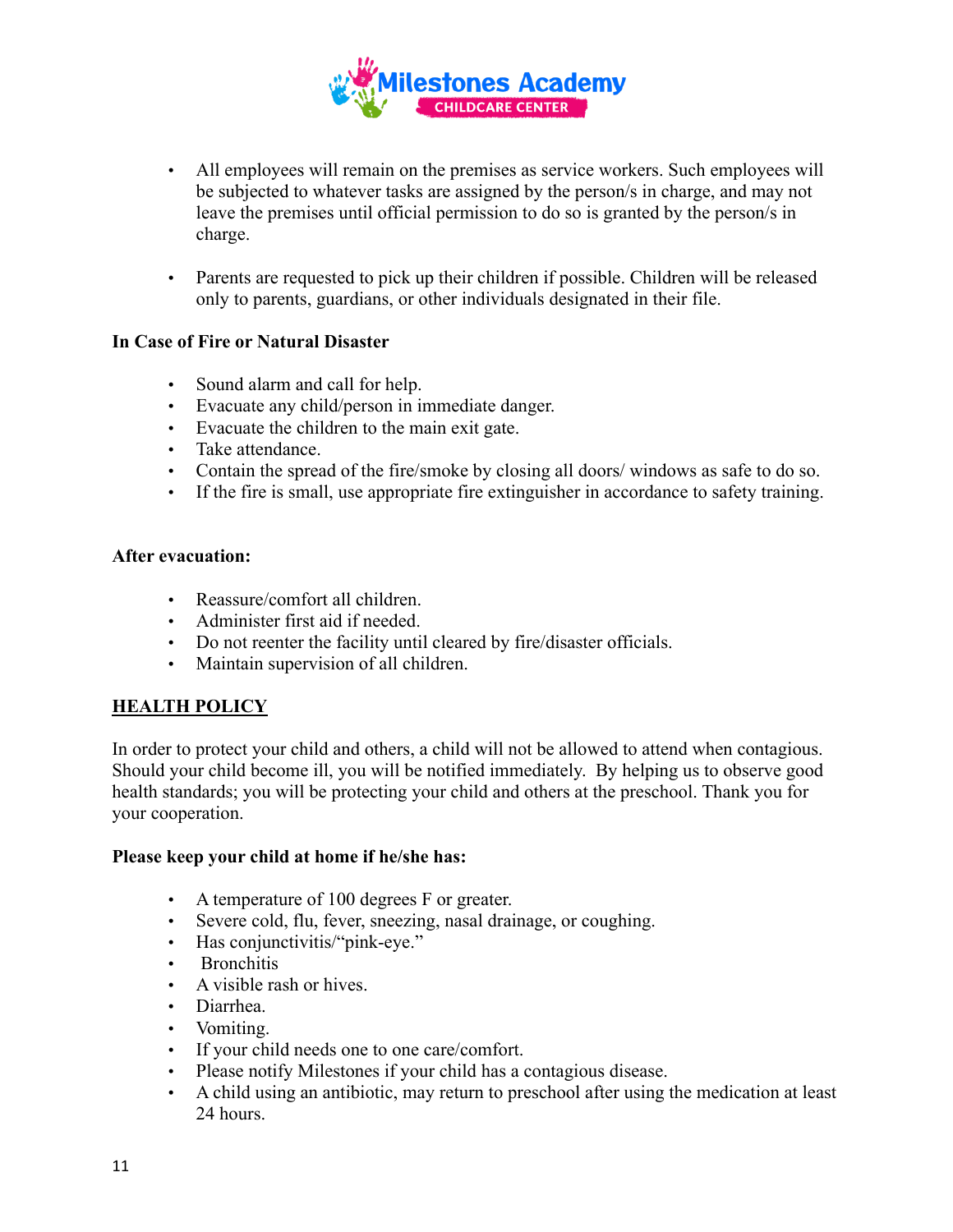

• All parents will be notified if a contagious disease is reported. The child may return to preschool with a written note from his/her physician.

## **MEDICATION POLICY**

Milestones Academy Childcare Center can administer medications prescribed by the child's health care practitioner

- All medications must be provided by the child's parent.
- All prescription medications must be in original containers and with the label affixed. Over the counter medications must be in the original packaging. All medications must be clearly labeled with the child's name and dosage.
- Milestones' Staff will not administer any medication contrary to the directions on the original container, unless authorized in writing by the child's physician. Any medications without clear instructions on the container will only be administered in accordance with a written physician or pharmacist's descriptive order.
- All medications will be stored out of the reach of children and under proper conditions for sanitation, security, and safety.
- Emergency medications such as Epinephrine auto-injectors, will be administered if provided by the parent.
- Unused medication is the property of the parent.
- Milestones will maintain a written record of all medication administered.

## **INCIDENTAL MEDICAL SERVICES POLICY**

- Milestones tries to offer holistic care for its children. At times this may include necessary incidental medical services. However, our staff, although trained in first aid and CPR, are not medical professionals. If your child needs over-the-counter, prescriptive, or emergent medical treatment otherwise received in the home setting, our staff will try to accommodate your child's needs.
- Any medication must be labeled with the child's name, reason for the medication, the dose to be administered, the route, the physician's authorization for prescription medication, and a written letter from the parent authoring our staff to provide the treatment.
- Some types of medication that we are able to administer with proper documentation are: analgesic, antipyretic, antihistaminic, and inhalation therapies.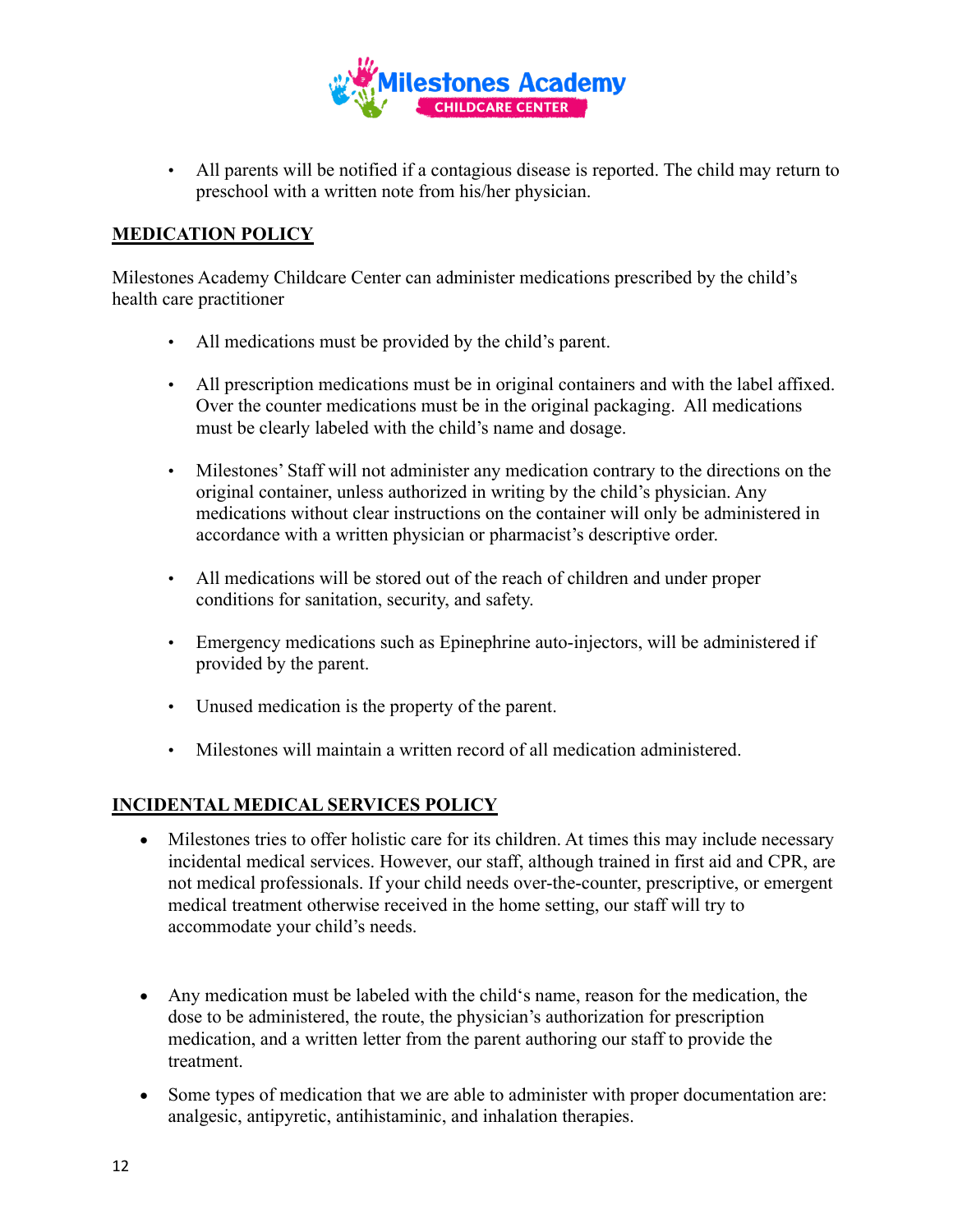

- With a physician's order, the director/or staff trained in the safe use of an epipen/inhalation treatment, trained in the specific device by the parent (as documented via parental signature), may provide emergent care using the epi-pen/inhalation treatment if necessary.
- All medications will be locked in the medicine cabinet. Medications needing refrigeration will be housed in a locked box in the refrigerator. To safeguard our children, only staff trained in proper administration of any medication will have access to the locked medication cabinet located in the facility kitchen. The administration record will be kept with the medications.
- Following is an example of the administration document:

Name/ date/ time/ medication/ authorization/prescription verified/ dosage/route / response to medication / signature of administrator

- A note will be placed in the child's personal folder. Parents will be notified if any medication has been provided to their child. Any use of epi-pen will result in the child being transported to an emergency department for advance medical care. Any emergency care will be reported to the Community Care Licensing. All records will be maintained for three years.
- If a child appears to be seriously ill, shows signs or symptoms of allergic reaction/anaphylaxis, is bleeding, sustained or suspected of having a bone fracture, received head trauma with or without loss of consciousness, appears unresponsive, or need immediate advanced medical attention, emergency care/911 shall be notified. Every effort will be made to notify the parents as soon as a child's safety allows. Any incident requiring advanced medical intervention will be reported to the Community Care Licensing.

## **CHILD ABUSE POLICY**

## **Mandating Reporting**

"As professionals in contact with young children and their families, we are required by law to report children who may be abused or neglected. According to the law, public or private school teachers, educational administrators, guidance or family counselors; as well as day care/child care workers, are mandated reporters." Thus, it is the policy of Milestones Academy Childcare Center to report any and all suspected cases of child abuse and/or neglect to Department of Social Services immediately and in writing within 24 hours. Our center will offer full cooperation of its staff during the investigation of any reported incident.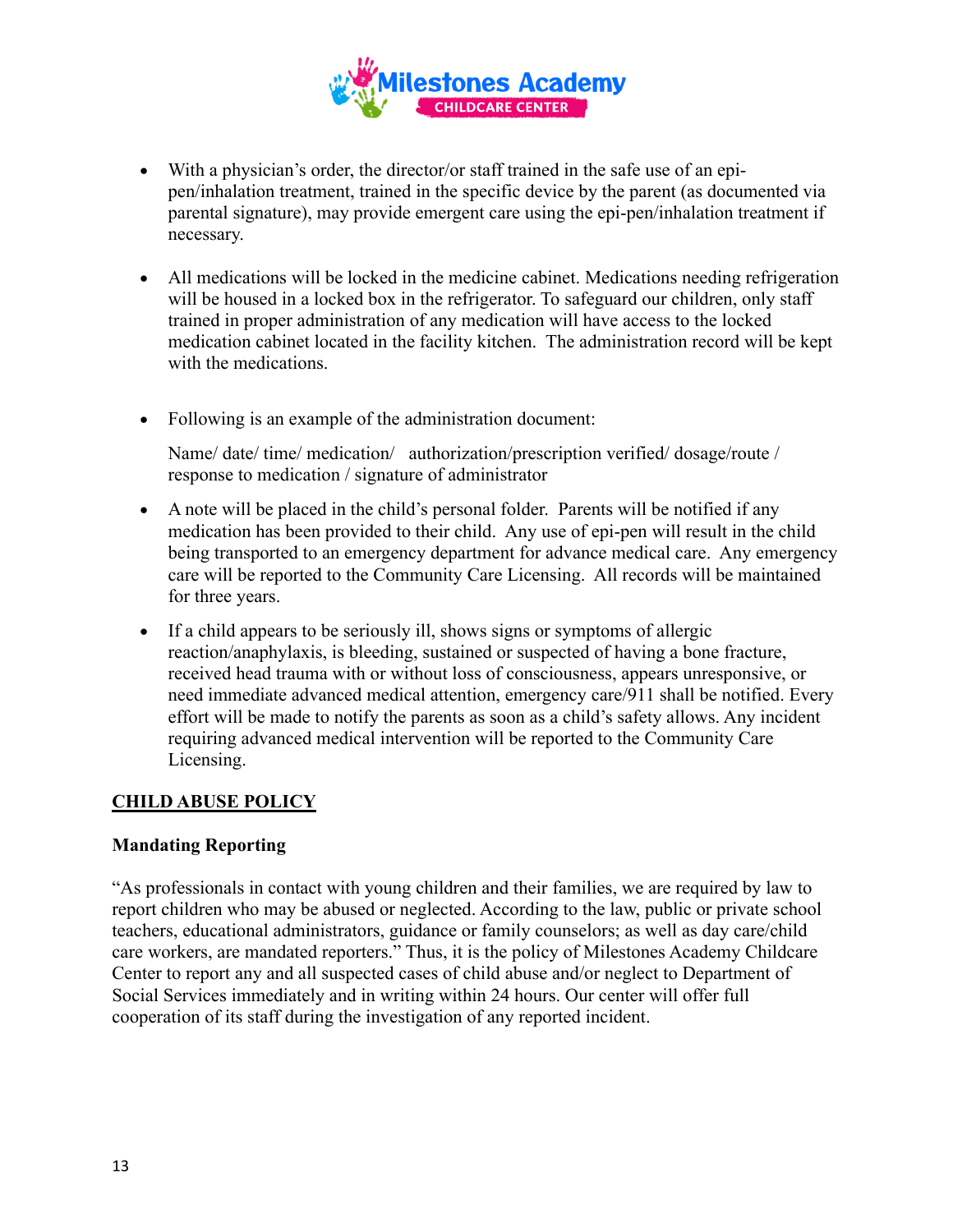

# **CHILD RELEASE POLICY**

The only individuals who may have access to pick up a child from Milestones are those listed on the child's authorization form. Names cannot be added over the telephone.

# **CHILD BEHAVIOR GUIDANCE POLICY**

Our program is designed to accommodate the developmental stages of our children to minimize frustrations and inappropriate behavior. Teachers receive ongoing training in the area of positive approaches to discipline and strategies to use with challenging behaviors.

We use positive intervention without corporal punishment/spanking. A child is never subjected to cruelty, severe punishment, humiliation, verbal abuse, or denied food. A child is never punished for wetting, soiling, or not using the toilet.

Sometimes a child may display individual needs that are beyond the scope of our program and/or the expertise of the teacher. Behavioral problems that result in injury to other children or adults, require excessive intervention, or cause frequent disruptions may be cause for termination. Parents are encouraged to discuss any questions they may have regarding behavior management techniques with the teacher or director.

# **TERMINATION POLICY**

Termination is always the last resort. If the preschool is unable to meet the needs of a child and/or family, every effort will be made to refer the parent to a more appropriate program for their child. The circumstances under which a child may be terminated are:

- The child exhibits aggressive behavior endangering another child/staff member.
- The child's health/safety at the preschool cannot be assured due to circumstances such as impulsive, risk-taking behavior.
- Unwillingness of the parent(s) to work with teachers in the management of their child's behavior.
- The child's developmental needs are not being met at the center due to general immaturity. Behavior indicative of a child's immaturity may include severe ongoing separation issues, excessive need for teacher attention, and inability to function independently or with the group.
- The child requires greater care/resources/medically trained assistance for their continued health and safety beyond the resources of the staff to provide.
- Nonpayment of weekly fees.
- Continued lateness of parents dropping off and picking up their child.
- Parent(s) display inappropriate behavior towards staff or children. May include: disrespectful language, disregarding program policies, verbal and/or physical harassment, assault, battery, or any unlawful behavior.
- Falsifying information on child enrollment forms.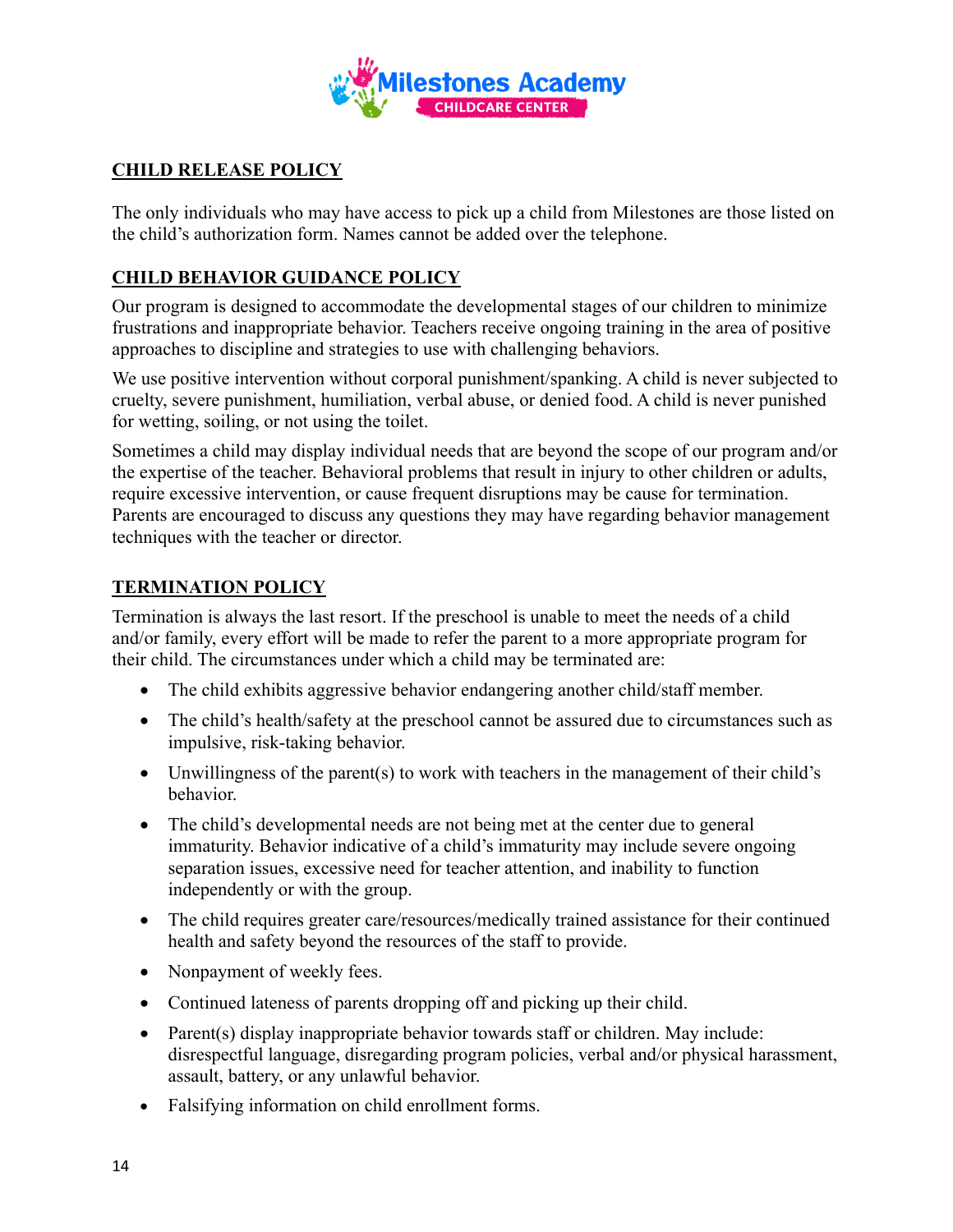

# **SUPERVISION/SAFTEY POLICY**

Before children arrive at center, the director/teacher in charge will complete the following daily safety check list indoors and out.

- All electrical plugs have safety covers.
- Cleaning supplies are out of children's reach and stored properly.
- Areas are clean and safe.

Daily sign-in policy is maintained. Parents sign their child/children in and out every day. These records are maintained. Daily attendance is completed by the teacher in each classroom.

Upon arrival, each child is observed by their teacher for signs of illness or injury that could affect the child's ability to participate in the daily activities.

No child in attendance will be left unsupervised. Teachers will take roll after leaving or returning from the classroom/playground.

Any emergency will be reported to the director immediately.

# **CONFIDENTIALITY POLICY**

Information contained in a child's record, as well as staff files, are privileged and confidential. Unauthorized removal of records, or the unauthorized divulgence of any records, confidential information, program materials, or personal identifiers is strictly forbidden.

Any violation of this rule will result in immediate discharge. Classroom/pupil observations enjoy the same confidentiality as records. Employees are required to refrain from discussing their students outside of or for non-work related purposes.

In order to protect the privacy of Milestones' children and staff, we request individuals do not share, distribute, or post images of others via telephone, e-mail, online social networking, or other websites, without prior consent of the Center's Director.

Violation of Milestones program's confidentiality policy will be prosecuted to the full extent of the law.

### **ASSESSMENT**

Throughout the year, we will be assessing your child and documenting his/her progress. This allows us to optimize our program with a challenging curriculum that meets each child's strengths, needs, and interests. All information is confidential.

• Assessment results shall be addressed in parent/teacher conferences.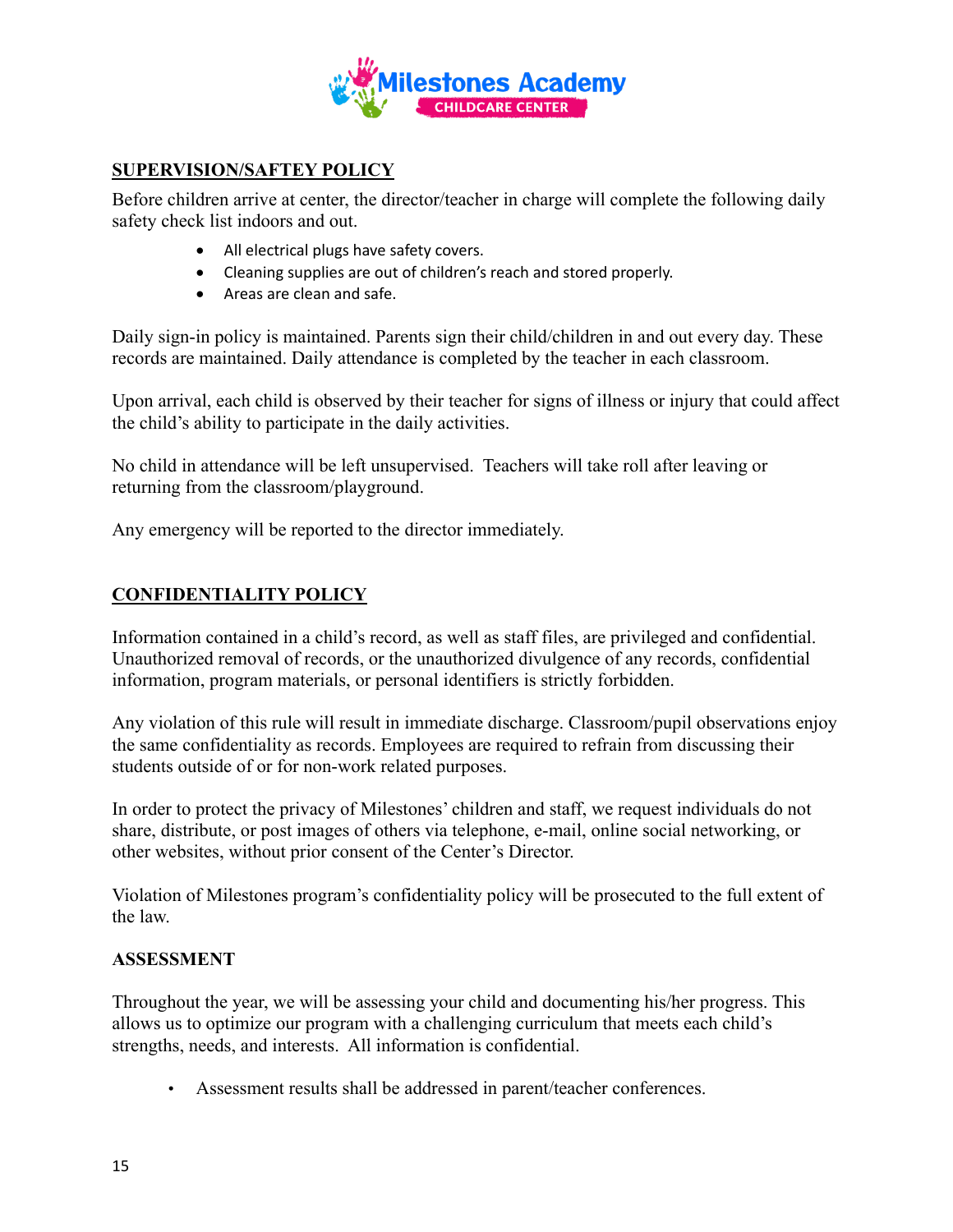

- Children's portfolios, including samples of: drawings, paintings, block play constructions, stories, writing, photos of their work, etc., are available for parental review.
- Progress reports are compiled biannually for parents/caregivers, and are available at parent teacher conferences.
- We encourage parents to be involved, ask questions, and make suggestions at any time.

# **NUTRITION POLICY**

The center will provide all snacks and food. Healthy snacks and meals are prepared on site and served in accordance with The California State nutrition policy guidelines. Age appropriate meals and snacks will be provided by parents for all infants under one year old.

Parents will be provided with the weekly menu, a copy of which is also posted on the parent board.

# **ENVIRONMENTAL HEALTH/ PUBLIC SAFETY**

We are a smoke-free campus. Smoking is prohibited anywhere on our premises.

## **PLAY CLOTHES**

Active indoor and outdoor play is a regular part of our day. Please dress your child in clothing that is suitable for running, climbing and other vigorous activities. Clothing should be appropriate to the weather. Because our children may work with paint, clay, and other messy materials; comfortable, washable clothing is recommended.

- Sneakers or shoes with rubber soles are required.
- Dress shoes, crocs, and sandals are not permitted because they present a safety hazard for your child.
- A complete change of clothing is required. Please label all clothing with your child's name. The extra set of clothing will be stored in your child's cubby.
- Please note light layers of clothing is useful to accommodate changes in temperature and allow for your child's comfort.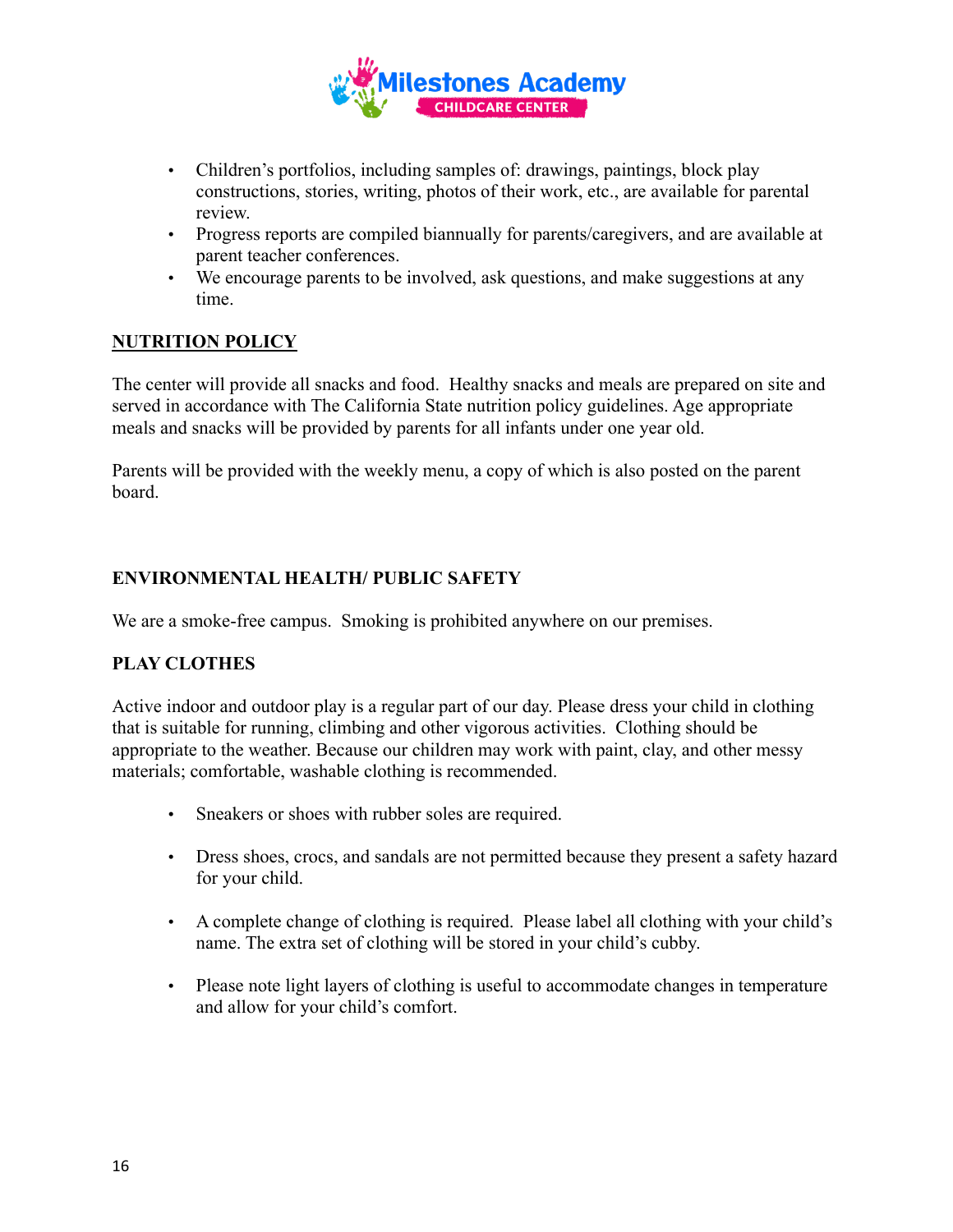

# **CELEBRATING BIRTHDAYS AT THE CENTER**

Children often enjoy sharing their birthday with their friends at school. Parents are welcome to send in a special treat. Please make arrangements with your child's teacher, as some children may have special dietary restrictions. Parents are welcome to attend!

## **HOLIDAY CELEBRATIONS**

Milestones celebrates national holidays. But we also encourage our families to share seasonal and holiday traditions that have personal meaning to them. Children may bring items from home and talk about their family's special celebrations. We invite parents to share non-commercialized holiday traditions, customs, and activities.

We encourage our children to explore diverse cultural traditions in developmentally appropriate and educational manner. We encourage parents to share their traditions, insights, stories, songs, musical instruments, etc., with our children. These opportunities should be arranged with your child's teacher.

## **REST TIME**

Children rest after lunch on rest mats/cots. Rest time is from approximately 12:30 to 2:00 p.m. Children rest quietly on their mats/cots with a book or stuffed animal while listening to quiet music. If a child does not sleep or awakens early; they will be offered alternative activities during the rest period.

Infants are encouraged to rest/nap at will, and on their own best schewdule.

### **TOYS FROM HOME**

Bringing toys from home is discouraged. A snuggle toy is permitted for rest time only.

### **PERSONAL BELONGINGS**

Each child is assigned a cubby containing a coat hook.

• Each child should keep a complete set of extra clothing in their cubies at the center. (Pants, Shirt, Underwear, Socks) Please replace clothing as needed.

• Please leave backpacks at home, cubbies are small with limited storage.

**.** Parents of infants and children in diapers are to provide diapers, wipes and all necessary items Needed for their child.

### **PARENT COMMUNICATION**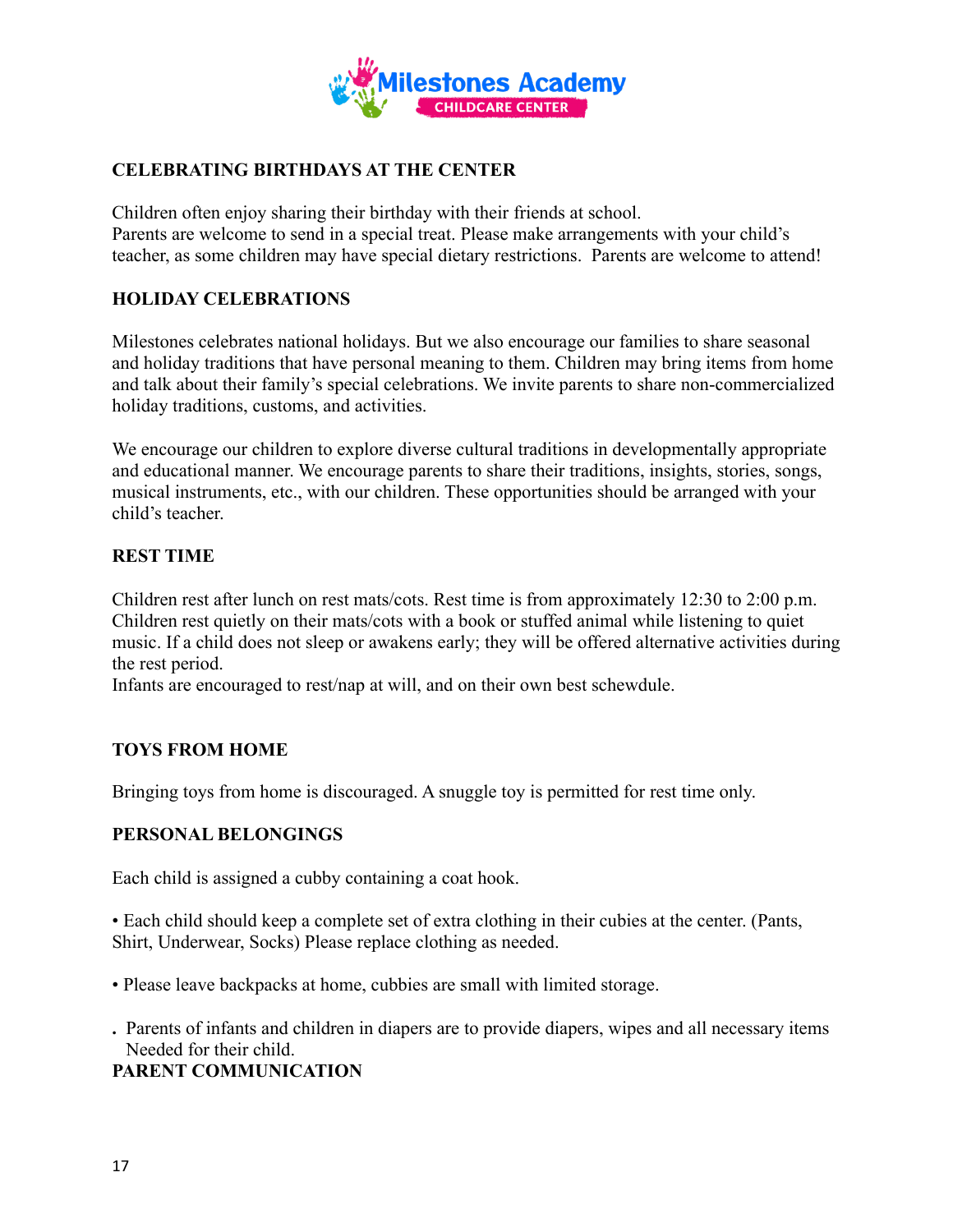

A parent board is located in each classroom. Important notices and information are posted. It is each parent's responsibility to keep informed. Please check for information daily. Highlights of your child's activities are also posted. This assist parents when asking their child, "What did you do in school today?"

## **PARENT TEACHER CONFERENCES**

Conferences are held twice a year. Parents will have an opportunity to meet with their child's teacher. A progress report will be prepared and given to the parents before the meeting. This will be used as a guide for discussion. Parents may arrange other times to meet with the teacher. A copy of the report is maintained in the child's folder.

## **PARENT'S RIGHTS**

You are welcome to make unannounced visits to your child's room when your child is present.

You may request a conference with your child's teacher. Biannual conferences are scheduled. If unable to attend, a parent or caregiver may request a written report.

The director will meet with new clients prior to admitting a child to the center. At this meeting you will be provided with our parent handbook. You may also visit the preschool's classrooms prior to the enrolling your child.

## **YOUR CHILD'S RECORDS**

Your child's record is confidential. The preschool's staff may not release information in your child's record to anyone not directly related to implementing the program plan for your child without your written consent.

A written request is required for a copy of your child's records. If your child is no longer attending Milestones, you may request a copy of your child's records. You will be asked to sign a form verifying that you have received the records.

## **CENTER RESPONSIBILITIES**

As a licensed facility, state representatives have the right to inspect all aspects of our operation including client records, and may interview staff and children as appropriate.

All center staff are mandated reporters. They are required by law to report suspected abuse and neglect to Department of Social Services.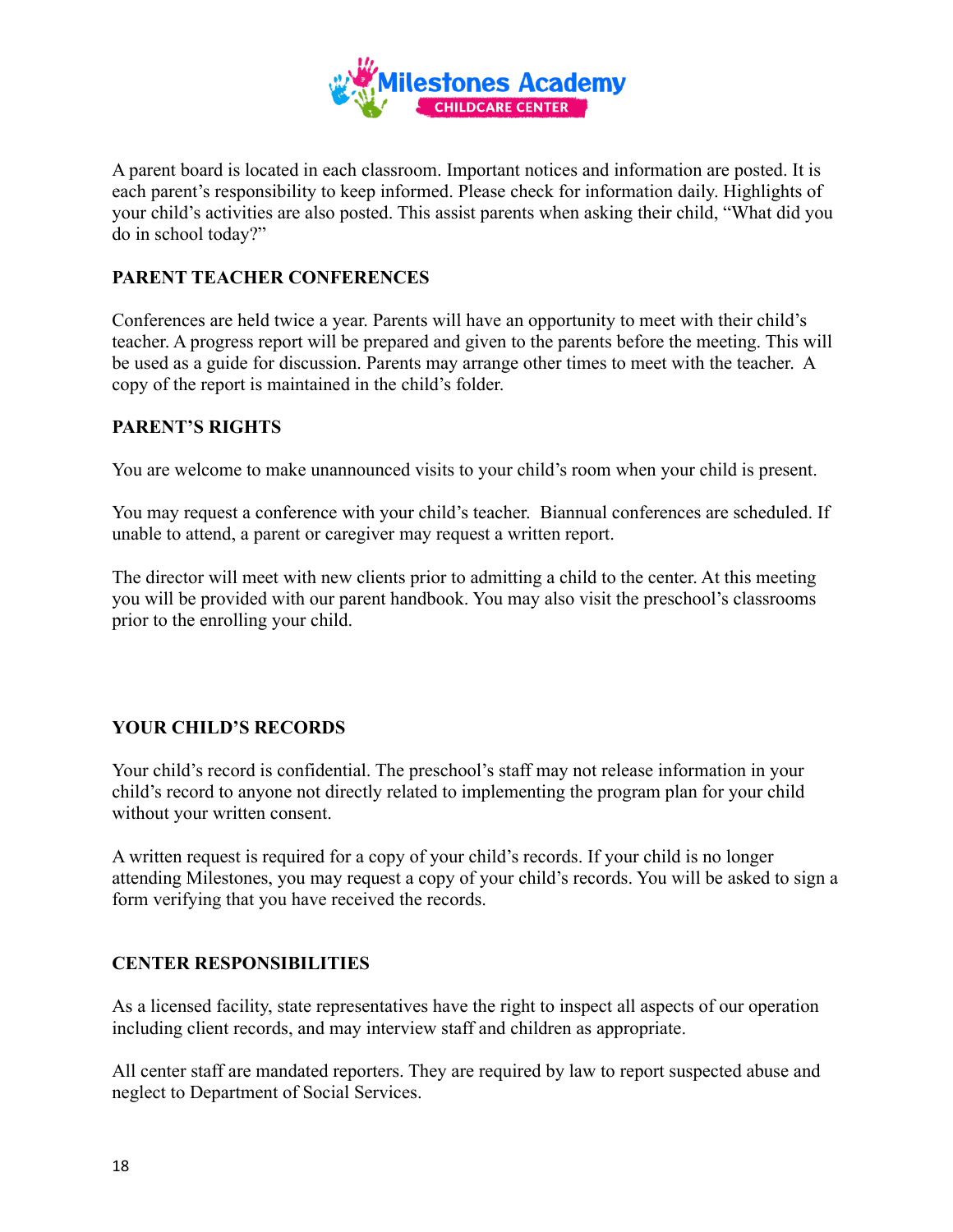

The Center will notify you immediately of any injury which requires emergency care. Parents will be notified if any first aid is administered to their child. Any serious injury will also be reported to the licensing agency.

## **PROBLEMS/COMPLAINTS**

All complaints are directed to the attention of the center's director.

### **SENSITIVE FAMILY ISSUES**

Parents are presumed to have joint custody of their children. If there are restrictions on access, please provide us with a legal copy of the court order. Without a copy of the custody settlement or restraining order, we are unable to presume one parent has limited/sole access.

### **PERSONAL CONDUCT**

In order to provide a wholesome environment of learning for our children, we ask everyone to behave respectfully, without the use of profanity, aggression, disruptive, threatening, assaultive behavior or battery in the proximity of our center. Failure to comply with this request may be grounds for termination.

### **AILY SCHEDULE TODDLER/PRESCHOOL**

This schedule may be modified as needed.

#### **6:30 a.m. Early Arrival**

#### **7:00 - 7:45 a.m. Breakfast**

**8:00 – 8:30 a.m. Circle Time– Large group activity** Introductory songs, calendar, weather, news, sharing, etc.

## **8:30 – 9:45 a.m. Free Choice Center**

Children select from activity centers: science table, math table, computer lab, art table, sand or water play, dramatic play, games, etc.

#### **9:45 – 10:15 a.m. Morning Snack**

### **10:15 – 10:30 a.m. Story/Singing Time**

Story time followed by songs, music, movement, dance, etc.